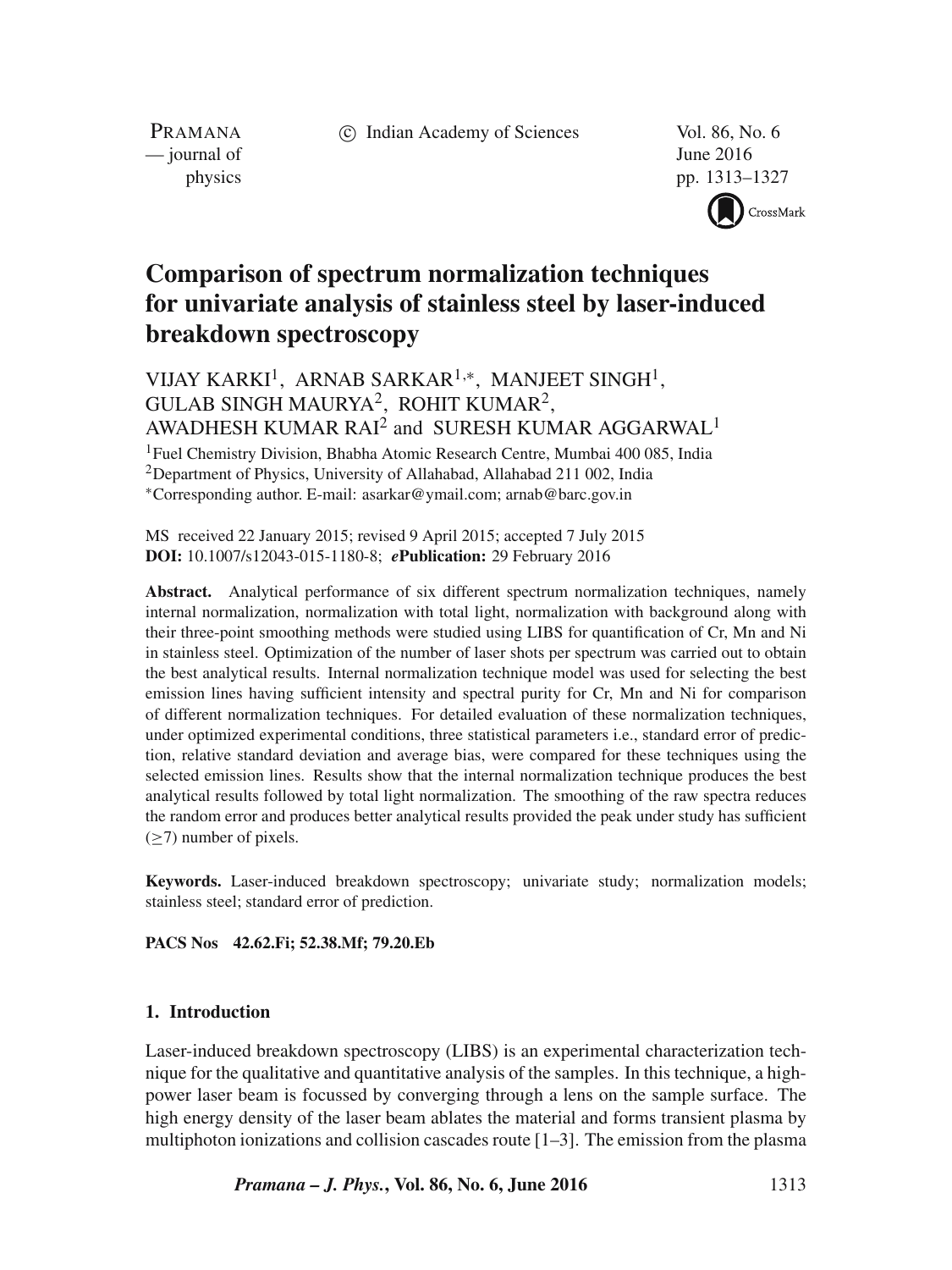is collected by the collection optics and is analysed, which provides qualitative and quantitative description of the sample composition. Due to several advantages offered by the LIBS measurements over other conventional techniques (e.g., inductively coupled atomic emission spectroscopy, X-ray fluorescence, etc.) such as minimal sample preparation, non-contact analysis, non-destructive nature, minimum sample requirement, applicability to detect and measure all the elements of the periodic table [4–9] and comparative fast analysis in real time, this technique has gained popularity in several fields such as industrial [10–12], medical [13], biological [14], pharmaceutical [15], archaeological [16], environmental [17], nuclear [18–20], forensics [21] etc.

Research is going on for improving the analytical capabilities for determining elemental composition by LIBS for the last three decades [22–25]. In LIBS analysis, the spectral intensities obtained under the same experimental conditions from a given sample can have significant variations due to several factors like laser energy instabilities, surface inhomogeneities, laser–sample interactions, etc. Different spectral normalization and standardization techniques are reported in the literature for the optimization of these fluctuations. Adrain and Watson employed the matrix element normalization method (also known as internal normalization method) for constructing the calibration curve and this method is widely used [26]. Guo *et al* showed improved results for quantitative analysis of V, Cr and Mn through calibration curves using the internal normalization technique [27]. Huang *et al* compared single-line calibration, normalized with total light of the raw spectra as well as with smooth processing of spectra for the detection of Cr in the water samples using Cr(I) 425.43 nm emission line. The spectral normalization against total light on smoothing preprocessed spectra gives better accuracy and precision than raw spectra analyses and is also better than total light normalization. By single-line calibration, intensity ratio calibration with raw data and smooth processing, the accuracy values were determined as 13.2, 11.7 and 10.8% respectively [28]. Zou *et al* proposed a modified algorithm based on wavelet transform of background subtraction for the quantitative analysis of the four elements Cr, V, Cu and Mn in low alloy steel samples using LIBS [29]. Stipe *et al* used LIBS on 23 low to high alloy steel samples to quantify the concentrations of Cr, Ni and Mn. Three calibration methods, peak area integration normalized by an internal standard, peak area normalized by total light and partial least squares technique, were used in the study. They found that the performance of partial least squares is on par with using iron as an internal standard [30]. Many other spectral normalization techniques are reported in literature using plasma temperature, electron number density, degree of ionization, etc [31]. Among all these normalization techniques proposed, the internal normalization method remains the most popular normalization technique. However, the method suffers from a major drawback that the major matrix element concentration must be the same or need to be known in all the samples before LIBS analyses, which is not feasible at all times especially in the case of unknown samples.

Steel is one of the major components of metallurgical industries. Due to its wide industrial applications, the compositions vary depending on the target applications. Thus, the concentrations of these elements must be determined precisely and accurately. In the present work, we tried to compare six normalization techniques for LIBS spectral analyses to quantify Cr, Mn and Ni in high alloy stainless-steel samples. The paper reports a detailed discussion on the analytical performance of steel analysis by different normalization techniques in LIBS based on multiple statistical parameters.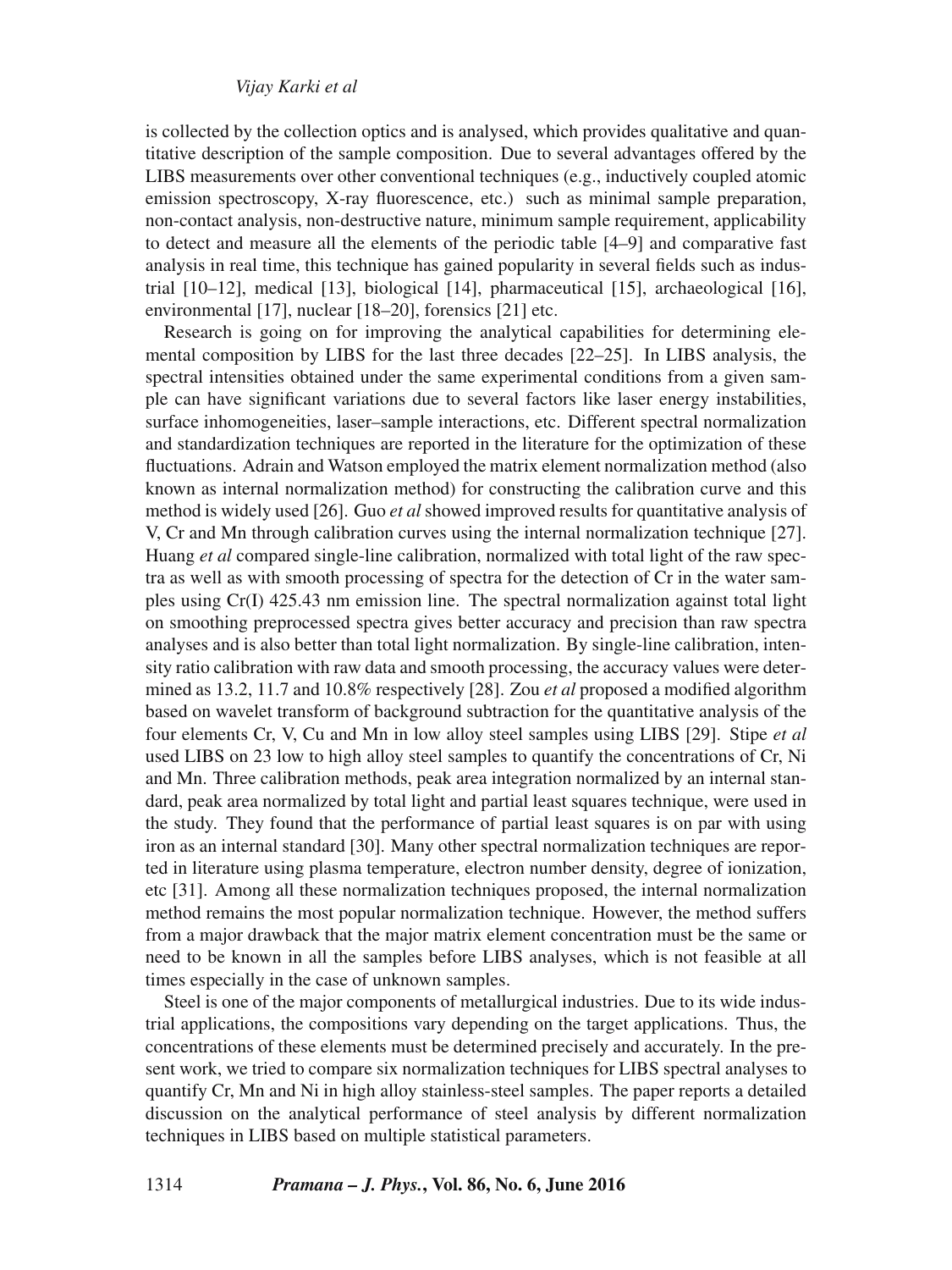## **2. Experimental**

The present study was carried out in an open atmospheric experimental set-up, having 532 nm frequency doubled Nd:YAG laser (Continum SureliteIII-10) producing 4 ns pulse with 10 Hz repetition rate. The laser beam was focussed by a fused silica lens of focal length 30 cm on to the sample surface. A fixed laser pulse energy of 30 mJ was used for the present analysis. The emission from the transient plasma was collected by an optical fibre bundle and was fed to a spectrometer (Ocean Optics, LIBS 2000+) equipped with a CCD. The CCD was fixed with a constant gate delay of 1.5  $\mu$ s. The spectrometer has a resolution of 0.1 nm at 300 nm, covering a spectral range of 200–500 nm. The univariative study of different normalization models was carried out on the 10 certified high alloy stainlesssteel samples provided by BAM on the framework of the LIBS 2008 contest [32]. The concentrations of Cr, Mn and Ni in the samples are given in table 1. Fe concentration was calculated by knowing the other reported elemental concentrations.

For optimizing the number of single-shot spectra accumulation per LIBS spectrum, triplicate analyses of all the standard samples were carried out for 10, 30, 45, 60, 80 and 100 shots separately. The samples C1–C10 were arranged in two sets: calibration set (CS) consisting of seven samples used for constructing the calibration curves based on different normalization techniques and test set (TS) consisting of three samples used for validation of these calibration models. The TS samples were selected in such a way that the concentrations of different elements lie between the minimum and maximum concentration dynamic ranges of CS to minimize the fitting error arising due to least squares fitting. The superscript t in table 1 represents the TS samples chosen for different elements, while the remaining were the CS samples. After optimizing the number of laser shot accumulation, for detailed evaluation of different normalization models, 10 replicate analyses were again performed under optimized conditions on each sample for comparing the analytical capabilities of the different normalization models.

Three statistical parameters, namely standard error of prediction (SEP), relative standard deviation (%RSD) and average bias or accuracy (i.e., the closeness of the agreement

|                | Elemental concentration $(wt\%)$ |                  |                   |       |  |
|----------------|----------------------------------|------------------|-------------------|-------|--|
| Samples        | Mn                               | Ni               | Cr                | Fe.   |  |
| C <sub>1</sub> | 12.35                            | 12.55            | $0.74^t$          | 73.81 |  |
| C <sub>2</sub> | 14.727                           | 6.124            | 0.686             | 78.06 |  |
| C <sub>3</sub> | 11.888                           | $12.85^t$        | 0.722             | 74.01 |  |
| C <sub>4</sub> | $18.46^t$                        | $10.2^t$         | $1.4^t$           | 69.27 |  |
| C <sub>5</sub> | 25.39                            | 20.05            | 0.791             | 53.06 |  |
| C <sub>6</sub> | 17.31                            | 9.24             | 1.38 <sup>t</sup> | 71.45 |  |
| C <sub>7</sub> | 17.84                            | 10.2             | 1.311             | 67.36 |  |
| C8             | 17.96                            | 8.9 <sup>t</sup> | 1.7               | 69.87 |  |
| C <sub>9</sub> | 14.14 <sup>t</sup>               | 5.66             | 0.89              | 77.24 |  |
| C10            | 16.811 <sup>t</sup>              | 10.72            | 1.745             | 68    |  |

**Table 1.** Certified composition of Cr, Mn, Ni and Fe in steel samples provided by BAM.

<sup>t</sup>TS samples for the elements in the column.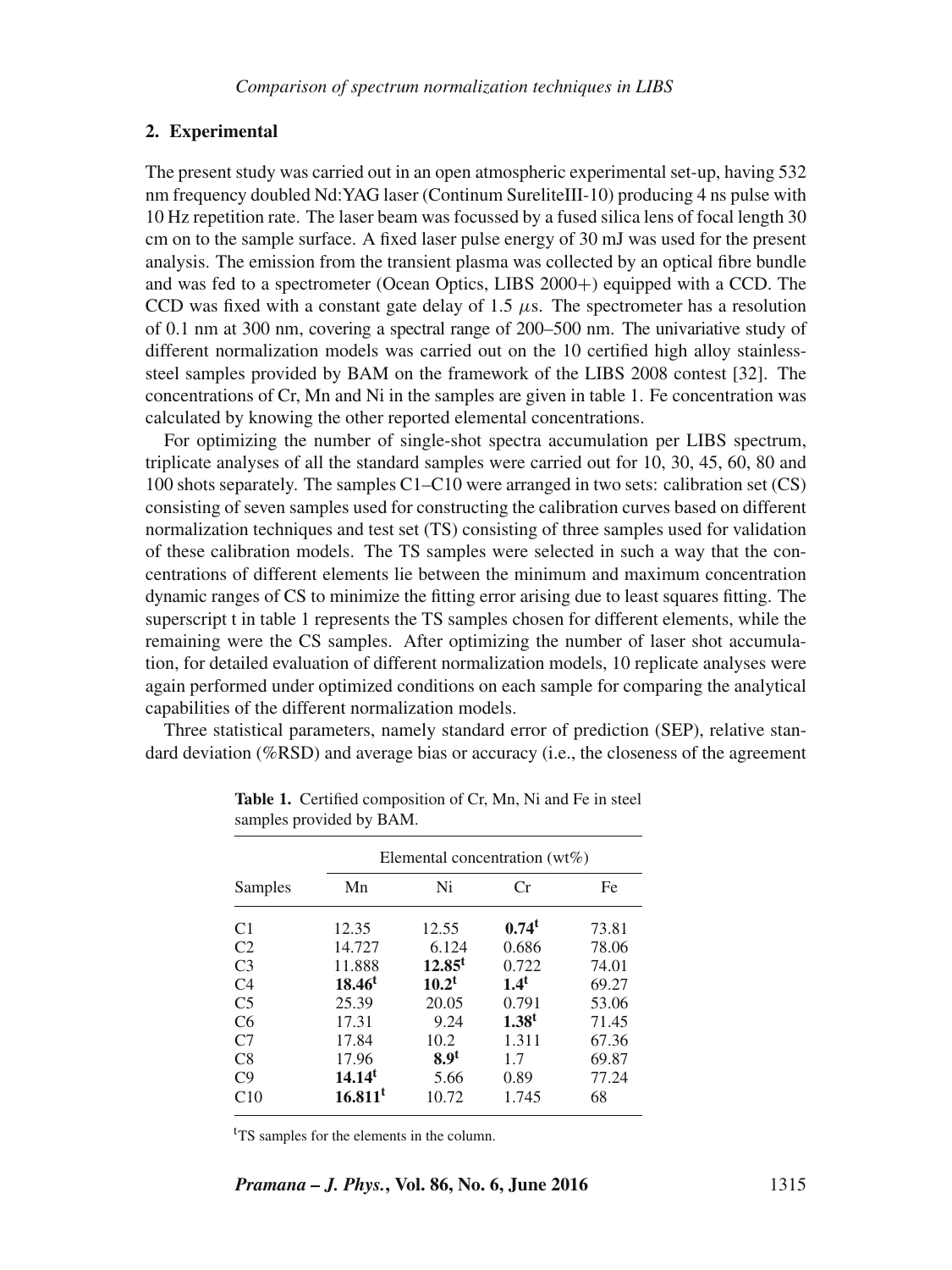between the result and the true value) were considered for the evaluation of different normalization models [28,33].

$$
SEP = \sqrt{\frac{1}{N-1} \sum_{i=1}^{N} (C_s - C_p)^2},
$$
 (1)

$$
\%RSD(i) = \frac{1}{N} \sum_{1}^{N} \sqrt{\frac{1}{j} \sum_{i=1}^{j} (C_p - C_m)^2} \times 100 / C_m, \tag{2}
$$

Average bias (*%*) or accuracy (*%*) = 
$$
\frac{1}{N} \sum_{i=1}^{N} \frac{(C_s - C_p)}{C_s} \times 100.
$$
 (3)

Here, N represents the total number of TS samples,  $C_p$ ,  $C_m$ ,  $C_s$  represent the predicted, average and standard concentration of the TS samples respectively.  $J$  is the number of replicate analyses, which is 3 or 10 in the present case. SEP is a type of mean square error and has two components, and is equal to the sum of variance or precision and the squared bias or accuracy. The second component of SEP is different from the bias in eq. (3) which is the average bias of all analyses and can have both positive and negative values unlike the previous one. The smaller the SEP, better is the analytical capability.

#### **3. Spectral normalization models**

Six normalization techniques were compared in the present study. These were: (i) internal normalization (IN), (ii) normalization with total light (NTL), (iii) normalization with background (NB), (iv) internal normalization after smoothing (INS), (v) NTL after smoothing (NTLS), (vi) NB after smoothing (NBS). The techniques (i) [20,26,34], (ii) [30,31] and (iii) [35] (v) [28], have already been reported in the literature. Techniques (iv) and (vi) are implemented first time for spectra normalization in this study, to the best of our knowledge. The details of these methods are discussed below:

*Internal normalization* (IN): IN technique is the most commonly used and reported technique in literature. It is used to overcome the uncertainty and fluctuations in the spectra, by normalizing the emission line intensity of the analyte element of interest, with a reference element intensity, preferably the matrix element or the most abundant element of the matrix. Under local thermodynamic equilibrium (LTE), the natural logarithm of the intensity ratio of a spectral line emitted by an analyte element (denoted by the subscript a) to that emitted by the internal standard element (denoted by the subscript r) considered in the IN method, is given as

$$
\ln\left(\frac{I_a}{I_r}\right) = \ln\left(\frac{N_a}{N_r}\right) + \ln\left(\frac{g_a A_a Z_r \lambda_r}{g_r A_r Z_a \lambda_a}\right) - \left(\frac{(E_a - E_r)}{kT}\right). \tag{4}
$$

Here,  $I$ ,  $N$  and  $Z$  represent the intensity of the spectral lines, total number density and partition function, respectively. E, g, A and  $\lambda$  are the energy, degeneracy of the upper

1316 *Pramana – J. Phys.***, Vol. 86, No. 6, June 2016**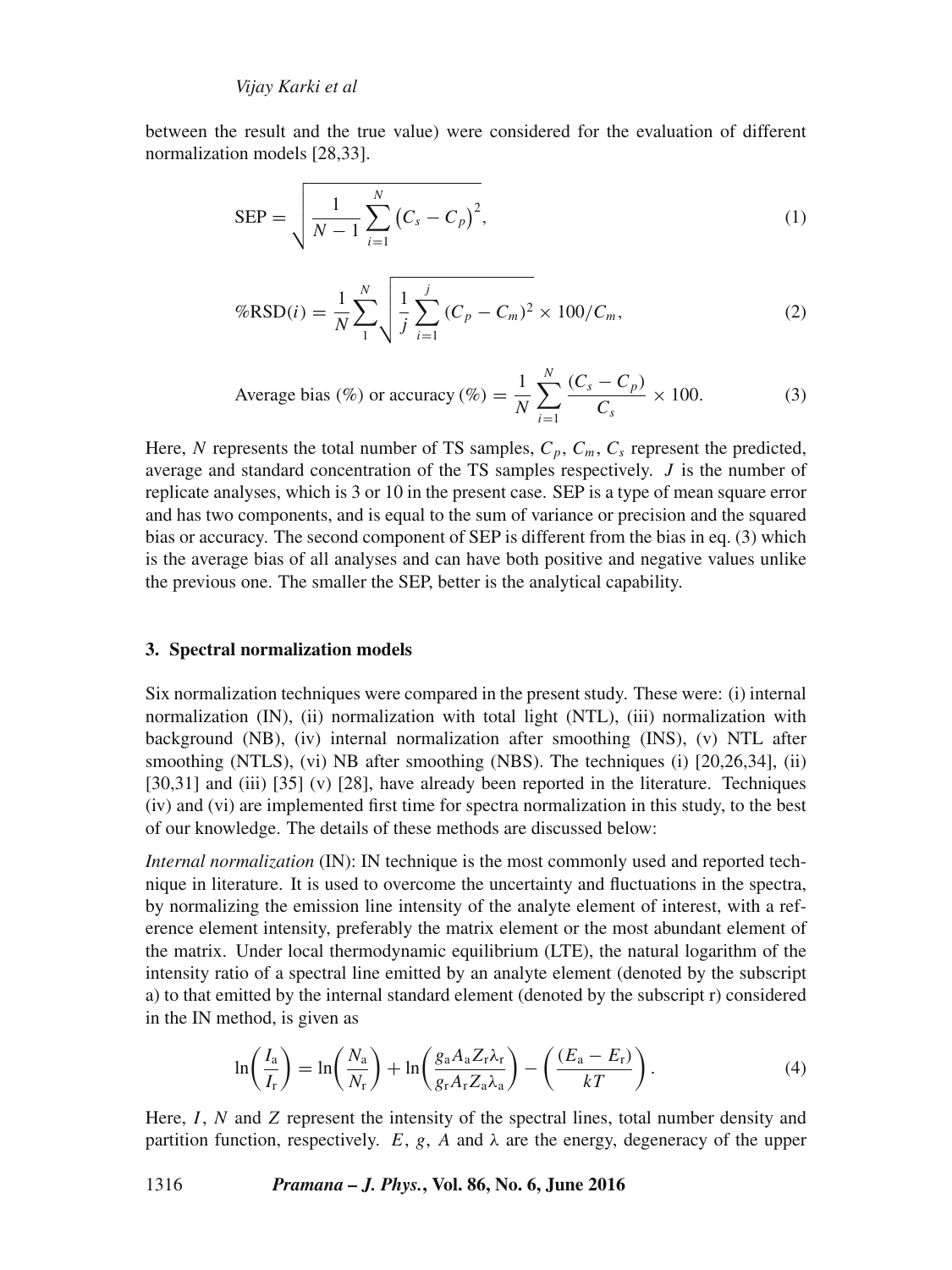level, transition probability and wavelength, respectively, for the observed line transitions, k is the Boltzmann constant and T is the plasma temperature. Thus, the plot of natural logarithm of the intensity ratio vs. the natural logarithm of the concentration ratio is a straight line with a slope of unity, provided that, the temperature and other plasma parameters remain constant. However, in practice, this is not always feasible. Therefore, to minimize the fluctuations in the last part of the intercepts, only those emission lines of the analyte and reference element which have very small difference in the upper energy levels compared to *kT* were selected.

*Normalization with respect to total light* (NTL): The main limitation of the IN technique is that the concentration of the reference element must remain constant in the entire sample sets or the concentration must be known which is not always possible. To overcome this limitation, the peak intensity area of the analyte of interest is normalized with the whole spectrum area or total light, thereby eliminating the pre-requirement of knowing the concentration of the reference element i.e., internal standard.

*Normalization with background* (NB): In this normalization technique, the peak area of the analyte is normalized with the background intensity of the peak. The background height was calculated by fitting the peak with a Gaussian peak. The width of the background, i.e., the number of pixels in the background calculation was the same as the width i.e., number of pixels of the peak of interest.

*Internal normalization after smoothing* (IN-S): The LIBS spectra are also accompanied by random errors, which can be minimized only if the average or accumulated spectra of a very large number of shots are considered for analysis, which is not always experimentally feasible. In order to eliminate such errors, spectral pre-processing can be applied. Smoothing method is one of these methods in which each data value is replaced with the average of neighbouring data values. In equation form, smoothing of data point is given as

$$
Y_i = \frac{1}{(2m+1)} \sum_{j=-m}^{m} Y_{i+j},
$$
\n(5)

where  $Y_i$  represents the intensity of the smoothed data point and  $Y_{i+j}$  represents the intensity of raw data points of the spectrum. In this model, the raw spectra were smoothened by applying the three-point smoothing algorithm  $(m = 1)$  followed by the IN model.

*Normalization with total light after smoothing* (NTL-S): In this normalization technique, three-point averaging was performed on the raw data and then the spectral emission line intensity was normalized with total light intensity as discussed in the previous section.

*Normalization with background after smoothing* (NB-S): Same technique as mentioned in section NTL-S was used here but instead of NTL, NB method was applied after smoothing.

## **4. Results and discussion**

For optimization of the number of laser shots per analysis, SEP and RSD were calculated for three prominent emission lines of Cr, Mn and Ni observed in the LIBS spectra, (Cr(I)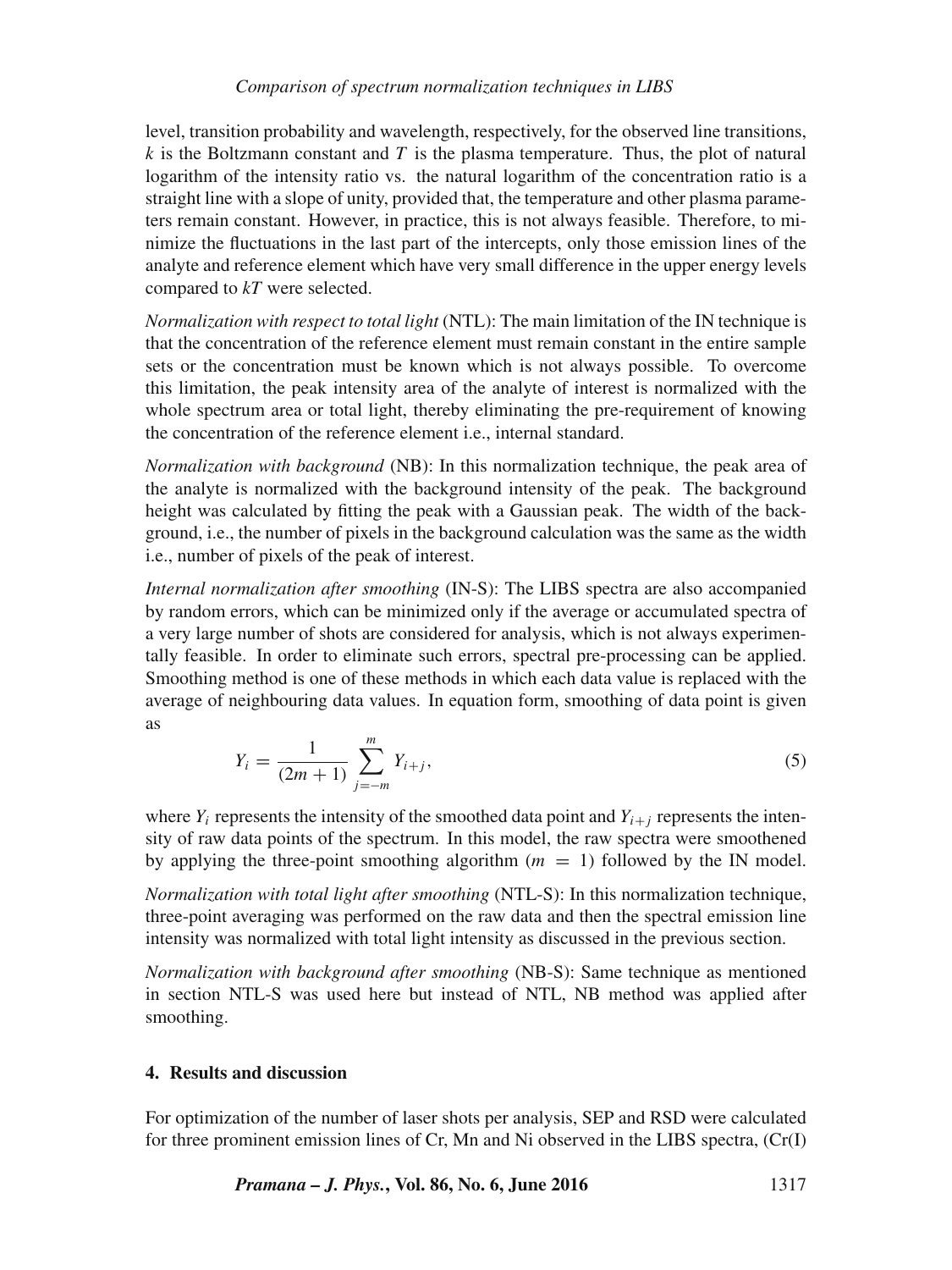

Figure 1. Typical LIBS spectra of the C5 steel sample under experimental conditions.

461.95 nm, Mn(I) 478.34 nm and Ni(I) 345.84 nm). Figure 1 shows a typical LIBS spectrum of steel under experimental conditions. Among the six normalization techniques mentioned previously, the IN model is the most widely reported method in the literature. Therefore, this technique was used for optimization study. Fe(I)  $489.14$  nm, Fe(I) 440.47 nm and Fe(I) 346.58 nm emission lines were used for the normalization of Cr, Mn and Ni emission lines, respectively. Figure 2 shows the variation of SEP for the



**Figure 2.** Variation of SEP and RSD with the number of average shots for atomic line ratios of Cr, Mn and Ni normalized with Fe.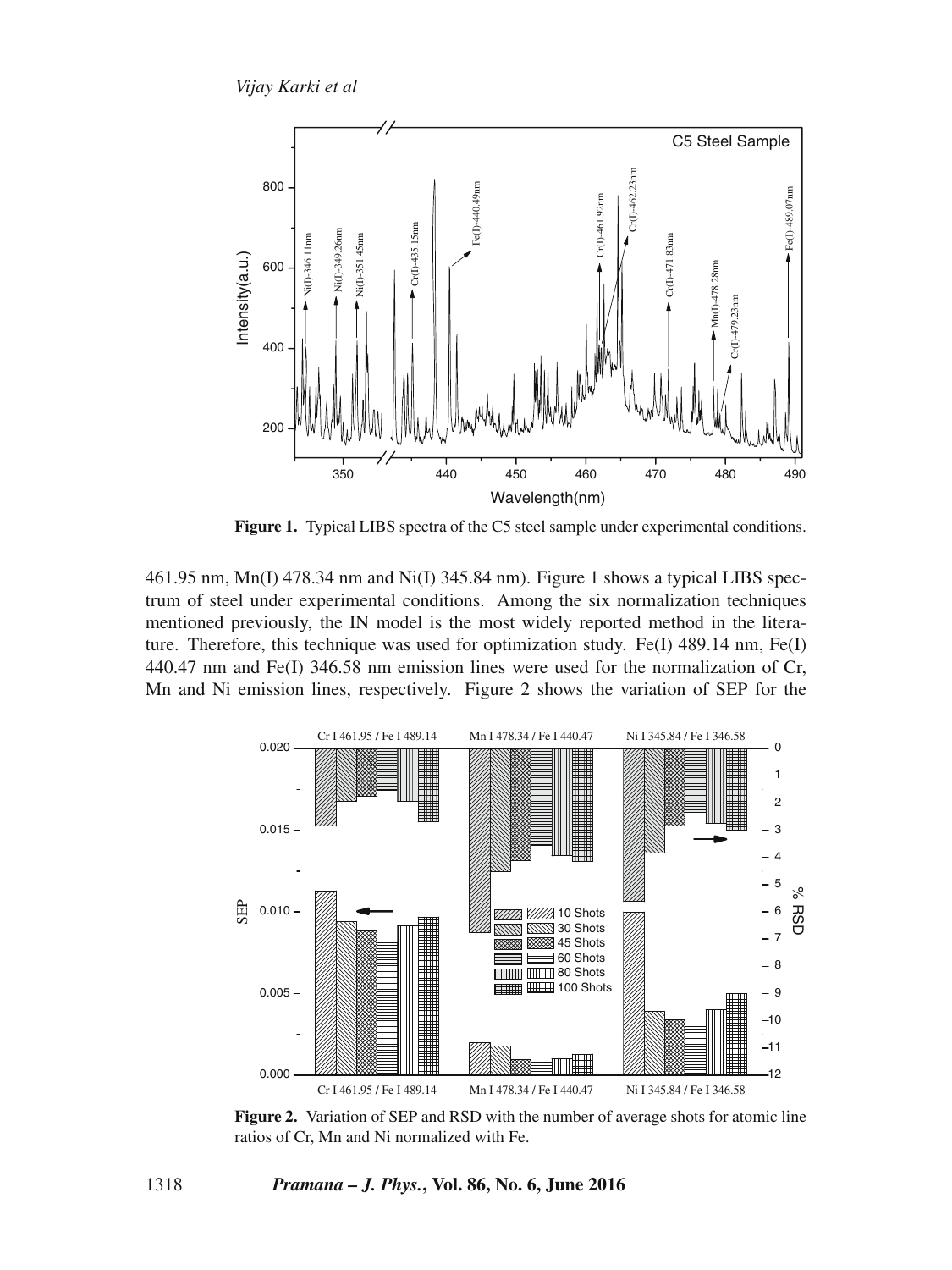normalized emission lines against the number of average shots carried out for the TS samples, using the CS samples for calibration curves. The respective %RSD obtained for these normalized lines are also shown in figure 2. Both the parameters show a minimum for 60 shots accumulation, indicating a global minimum at 60 shots. Similar trend was also observed for ionic emission lines of these elements. Hence, accumulated spectra of 60 shots were chosen for further analysis as an optimized parameter. This is contrary to the common practice of using a large number of laser shots per analysis. The poorer SEP and RSD at 80 and 100 shots analysis is attributed to the fact that with more analysis at the same position, crater effect becomes a dominant factor degrading the analytical performances. The spectra obtained for 60 laser shots accumulation were used for the

| Analyte<br>element | Ionization<br>state | <b>Emission</b> line<br>(nm) | Normalizing<br>Fe line (nm) | Abbreviation<br>for the ratio |
|--------------------|---------------------|------------------------------|-----------------------------|-------------------------------|
| Cr                 | (I)                 | 359.35                       | 375.82                      |                               |
|                    |                     | 435.17                       | 440.47                      | $Cr(I)$ -a                    |
|                    |                     | 461.95                       | 489.14                      | $Cr(I)-b$                     |
|                    |                     | 462.24                       | 489.14                      | $Cr(I)-c$                     |
|                    |                     | 471.84                       | 489.14                      | $Cr(I)-d$                     |
|                    |                     | 479.25                       | 489.14                      | $Cr(I)-e$                     |
|                    | (II)                | 265.85                       | 272.75                      | $Cr(II)$ -a                   |
|                    |                     | 275.89                       | 275.32                      | $Cr(II)-b$                    |
|                    |                     | 284.32                       | 272.75                      | $Cr(II)-c$                    |
|                    |                     | 312.49                       | 274.64                      |                               |
| Mn                 | (I)                 | 476.23                       | 489.14                      | $Mn(I)$ -a                    |
|                    |                     | 476.64                       | 489.14                      | $Mn(I)-b$                     |
|                    |                     | 403.07                       | 395.66                      |                               |
|                    |                     | 478.34                       | 440.47                      | $Mn(I)-c$                     |
|                    |                     | 475.40                       | 440.47                      |                               |
|                    | (II)                | 344.19                       | 274.64                      | $Mn(II)$ -a                   |
|                    |                     | 294.92                       | 274.64                      |                               |
|                    |                     | 293.93                       | 274.64                      | $Mn(II)-b$                    |
|                    |                     | 257.61                       | 258.58                      | $Mn(II)-c$                    |
| Ni                 | (I)                 | 341.47                       | 346.58                      | $Ni(I)$ -a                    |
|                    |                     | 356.63                       | 358.11                      |                               |
|                    |                     | 361.93                       | 374.82                      |                               |
|                    |                     | 351.50                       | 371.99                      | $Ni(I)-b$                     |
|                    |                     | 349.29                       | 346.58                      | $Ni(I)-c$                     |
|                    |                     | 346.16                       | 346.58                      | $Ni(I)-d$                     |
|                    |                     | 345.84                       | 346.58                      | $Ni(I)-e$                     |
|                    | (II)                | 231.60                       | 256.25                      | $Ni(II)$ -a                   |
|                    |                     | 241.61                       | 275.32                      | $Ni(II)-b$                    |
|                    |                     | 239.45                       | 275.32                      |                               |
|                    |                     |                              |                             |                               |

**Table 2.** Selected emission lines of Cr, Mn, Ni with corresponding normalizing Fe lines chosen for internal normalization. Values in bold represent the emission lines of the element chosen for final comparisons of different normalization methods.

*Pramana – J. Phys.***, Vol. 86, No. 6, June 2016** 1319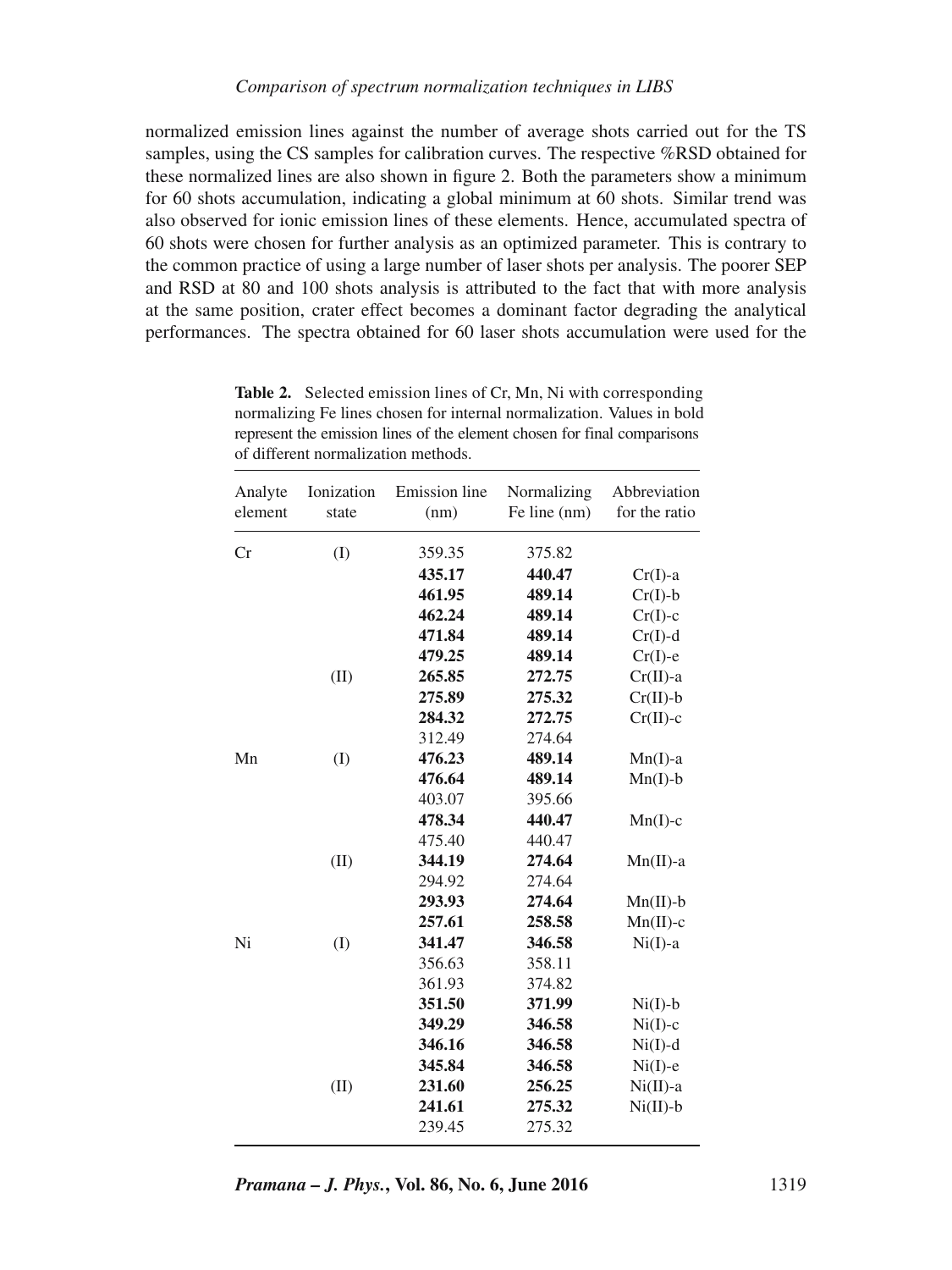selection of Cr, Mn and Ni emission lines. As a significant amount of interference was present in the spectral lines mainly due to Fe and other elements present in the steel samples, emission lines of these elements were carefully selected by comparing with the NIST database [36]. This procedure identified 46 atomic and 15 ionic emission lines of Cr, 7 atomic and 3 ionic lines of Ni, 5 atomic and 4 ionic lines of Mn. Due to large numbers of Cr emission lines, further refinement was carried out by applying the following two criteria: (1) spectral purity (i.e., having no interferences from other peaks within  $\pm 0.3$ nm) and (2) sufficient intensity  $(>100$  a.u. signal height), which lead to only 6 atomic and 4 ionic lines of Cr. For IN model, the Fe, Mn, Ni lines were also selected by following the above-mentioned criteria. Table 2 shows 29 emission lines of Cr, Mn and Ni along with the normalizing Fe lines chosen for the IN model.

For comparing different normalization models, the number of atomic and ionic emission lines of Cr, Mn and Ni were further reduced by selecting only those lines having less SEP and high  $R^2$  for the IN model. Figure 3 shows the variation of statistical parameters for atomic line ratios of Mn normalized with Fe atomic lines. The downward arrows point towards the selected normalized ratios having low SEP with high  $R<sup>2</sup>$ , chosen for further evaluations. Similar study was used for the selection of different emission lines for Cr(I),  $Cr(II)$ ,  $Mn(II)$ ,  $Ni(II)$  and  $Ni(II)$ . Five atomic and three ionic emission lines of Cr, three atomic and three ionic emission lines of Mn, five atomic and two ionic emission lines of Ni were selected. These emission lines are shown in bold in table 2 and were employed for comparing different normalization models. None of the emission lines chosen were found to show any self-absorption.

For detailed comparison of different normalization models and for achieving better analytical results (i.e., good accuracy and precision), ten replicate analyses were performed



**Figure 3.** Variation of statistical parameters (SEP and  $R^2$ ) of different IN models for Mn atomic lines. Arrows show the shortlisted atomic lines of Mn(I) selected for further study.

1320 *Pramana – J. Phys.***, Vol. 86, No. 6, June 2016**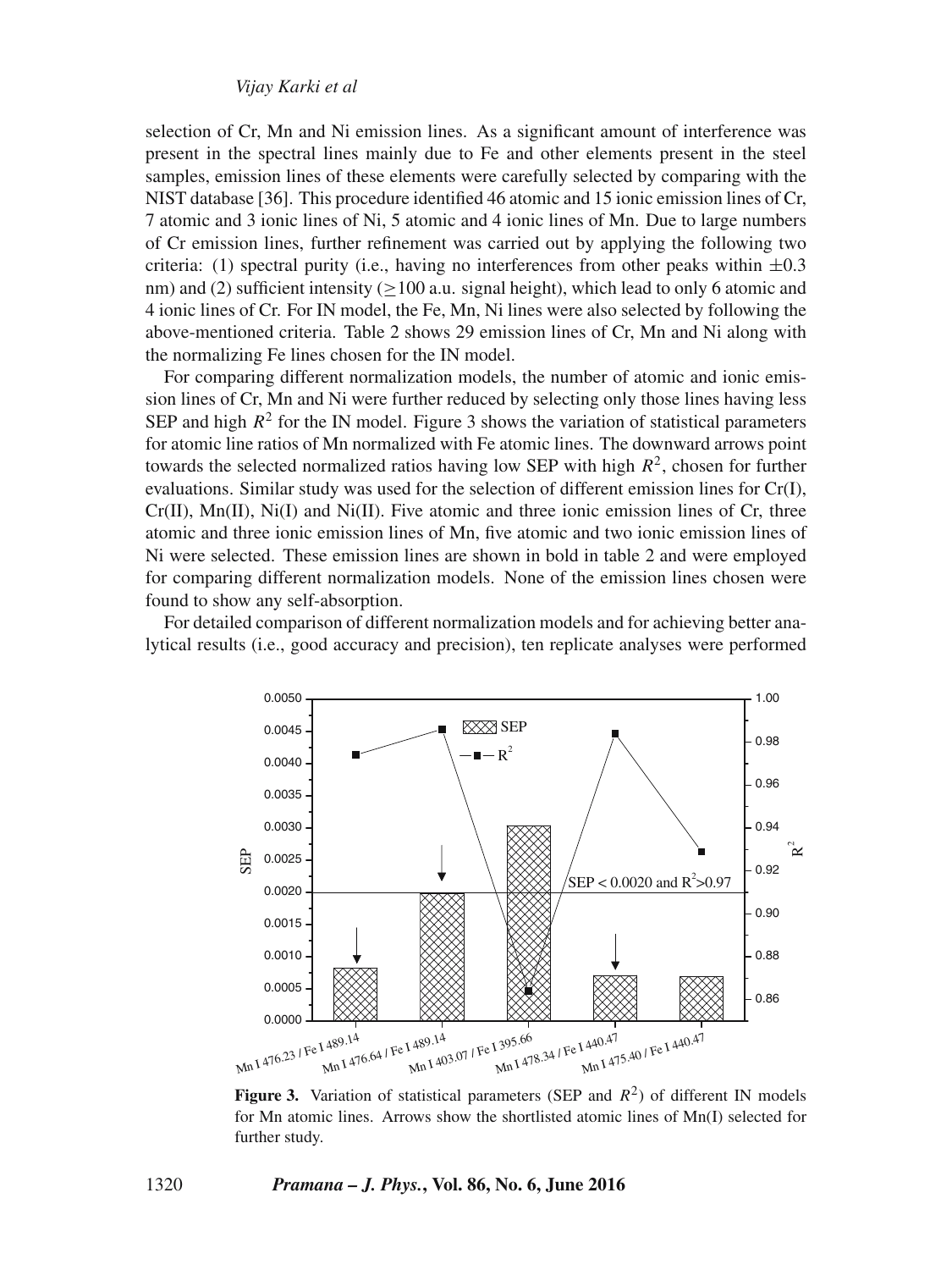on each of the three TS samples as discussed previously and were analysed by the calibration curves of different normalizations. The obtained results were compared with the reference values mentioned in table 1. Figures 4 and 5 respectively show the variations of statistical parameters of different normalization models for atomic and ionic emission lines of Cr. It can be seen from figures 4 and 5 that both the IN and IN-S methods have the best analytical capabilities compared to the other four methods. The NTL and NTL-S methods closely follow the IN and IN-S methods. The NB and NB-S models generate the worst statistically relevant results, which is expected as the fluctuations in the background are higher compared to the TL and the fitting procedure for background calculation may also not have been accurate. To calculate the area under a peak, first the peak centre was identified and then in both the left and right sides, the first pixel having intensity  $\leq \pm 5$  a.u. from background, was selected as lower limit and upper limit of the peak as shown in figure 6 for Cr(I) 435.17 nm. In general, it was observed that pre-processing spectra with smoothening method do not affect the analytical capability of the normalization techniques (i.e., IN, NTL and NB) to any noticeable extent. It was also noticed that if the number of pixels or points inside an emission peak under consideration is  $\geq$ 7, then the 3-point smoothing is effective in decreasing the errors, thereby improving the average bias(%) and  $\text{RSD}(\%)$ . But if the points are lesser, then smoothing has arbitrary effects. For e.g.,  $Cr(I)$  435.17 nm emission line has eight pixels in the peak and hence irrespective of the normalization technique, smoothing spectra results give better average bias(%) and RSD(%). For atomic lines of Cr, Cr(I)-a ratio, i.e., Cr(I) 435.17 nm/Fe(I) 440.47 nm gives the best average bias(%) and RSD(%) of  $\sim$ 2.5% and  $\sim$ 2%, respectively, using IN technique. In the case of NTL and NTL-S normalization



**Figure 4.** Comparison of average bias and %RSD of selected emission lines of Cr(I) with different normalization models.

*Pramana – J. Phys.***, Vol. 86, No. 6, June 2016** 1321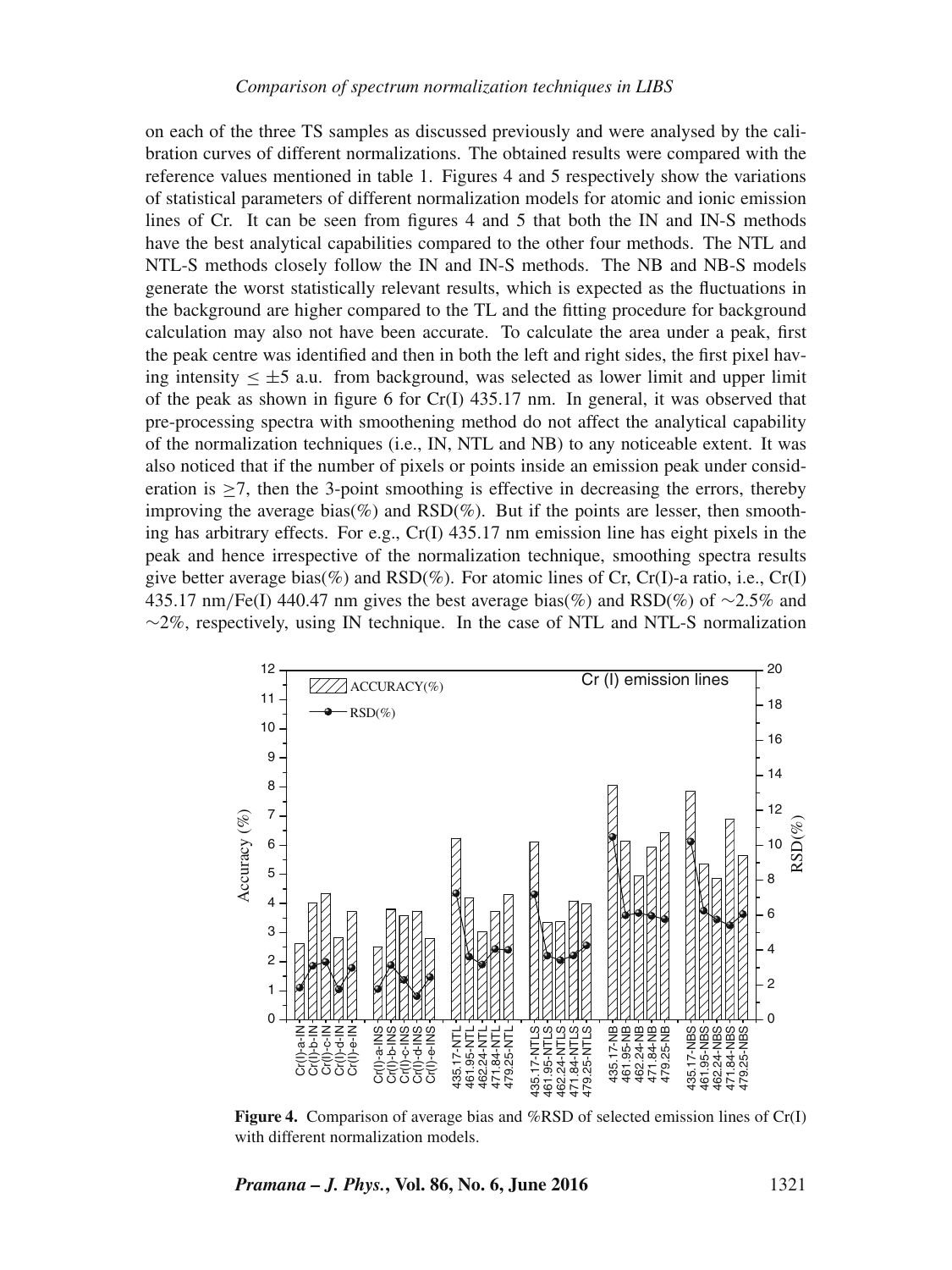

**Figure 5.** Comparison of average bias and %RSD of selected emission lines of Cr(II) with different normalization models.



**Figure 6.** Cr(I) 435.17 nm emission line along with the lower and upper limits for peak area calculation.

1322 *Pramana – J. Phys.***, Vol. 86, No. 6, June 2016**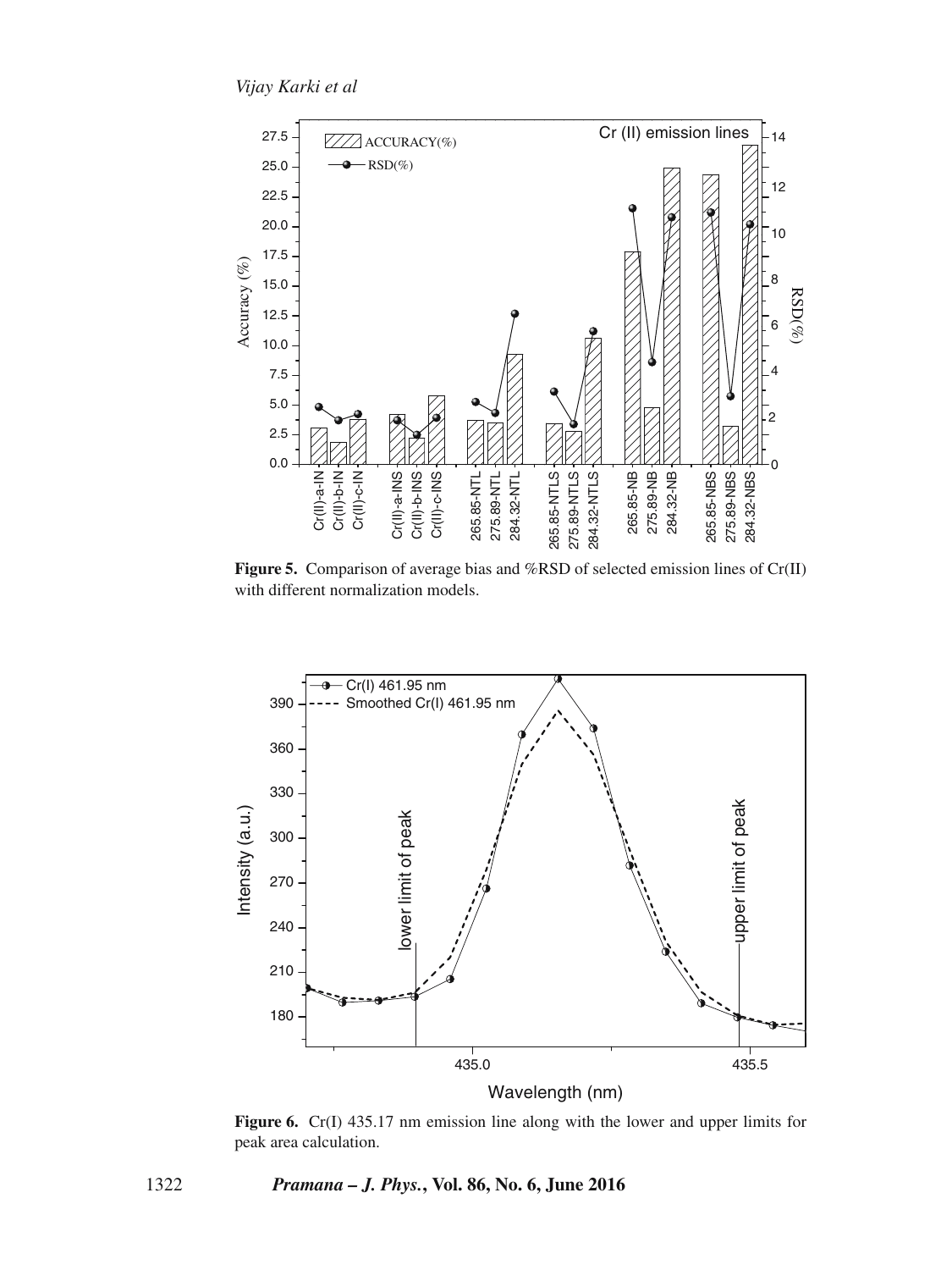

Figure 7. Comparison of the six types of calibration curves from the Cr(I) 435.17 nm line.

*Pramana – J. Phys.***, Vol. 86, No. 6, June 2016** 1323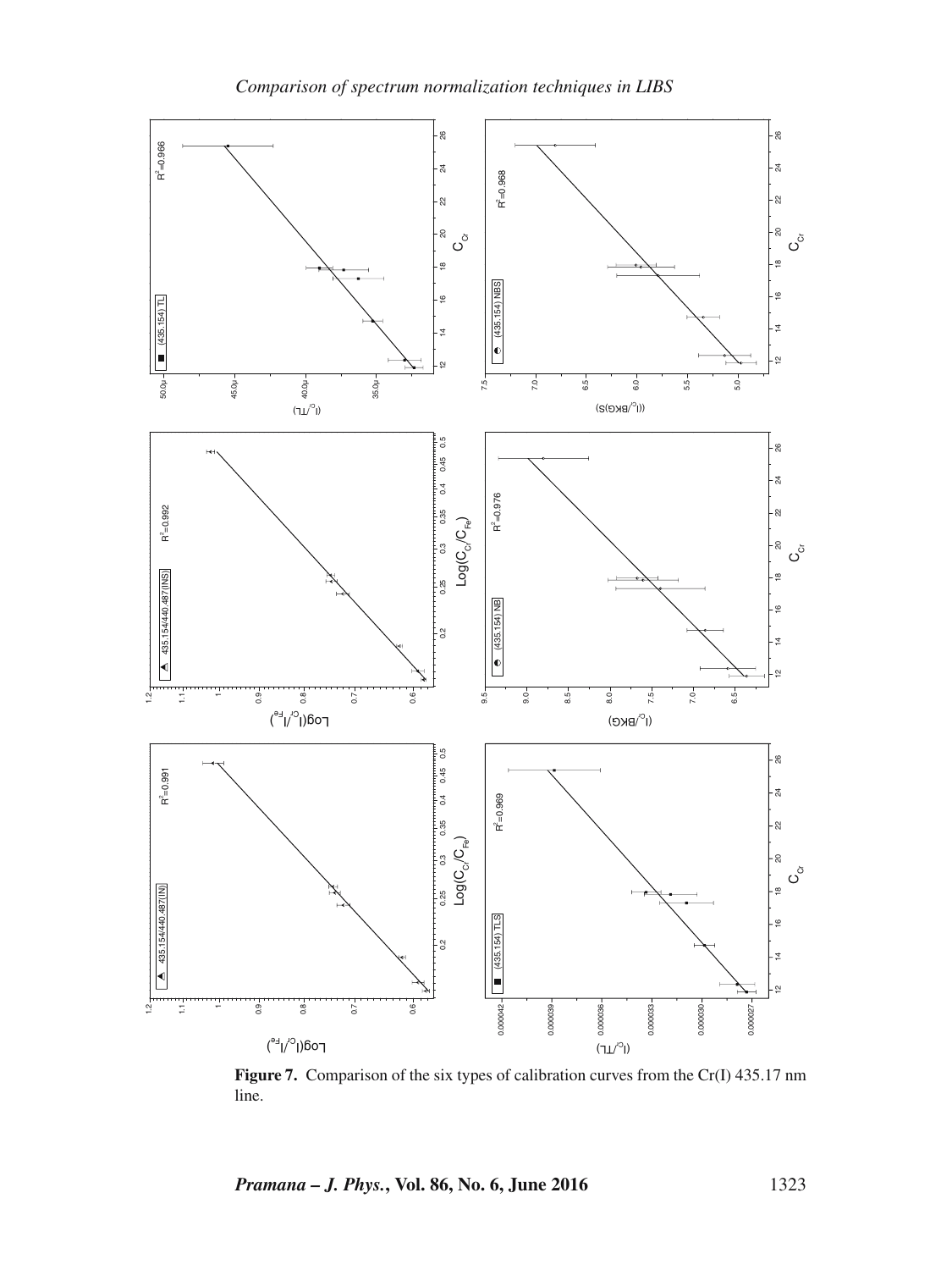models, Cr(I) 462.24 nm has ∼3% average bias(%) and RSD(%). For NB and NB-S, the best result was ∼5% average bias(%) and RSD(%) for Cr(I) 462.24 nm again. For ionic lines of Cr, the best line was Cr(II) 275.89 nm, in all the six normalized models with best average bias(%) and RSD(%) of ∼1.8% for IN model followed by 2.7% for NTL method. The results obtained by all these six normalized methods are found to be better than the results obtained using only raw data with no normalization procedure, which has  $\sim$ 13–15% accuracy and precision. This indicates the importance of normalization technique. Figure 7 shows a comparison of the six types of calibration curves from the Cr(I) 435.17 nm line.

The analytical capabilities of  $Ni(I)$  and  $Ni(II)$  emission lines were also studied. Figure 8 shows the results obtained for Ni(I) for different normalization models. As shown in figure 8, only IN and IN-S models give better analytical results than TL, TL-S, NB and NB-S models. The Ni(I)-b (Ni(I) 351.50 nm/Fe(I) 371.99 nm) shows the best analytical results with an average bias(%) of ~2.3% and RSD(%) of ~2% in IN technique. However, for the NTL and NB methods, the Ni(I) 346.16 nm shows poor performance. In NTL method, Ni(I) 346.16 nm produced results with an average bias of 5% with  $3\%$  RSD(%). For  $Ni(II)$ , the IN and TL models along with their smoothing models give better analytical results compared to NB and NB-S models. Overall, the best results were obtained with INS normalization technique for  $Ni(II)$ -a ( $Ni(II)$  231.60 nm/Fe(II) 256.25 nm) with an average bias of  $\sim$ 3% and RSD(%) of  $\sim$ 2 %.

Figure 9 shows the comparison of average bias(%) and  $RSD(\%)$  of different normalization models for  $Mn(I)$  emission lines. Both  $Mn(I)$  476.23 nm and  $Mn(I)$  476.64 nm have significant interference from matrix emission lines. Hence, in these cases, we have taken



**Figure 8.** Comparison of average bias and %RSD of selected emission lines of Ni(I) with different normalization models.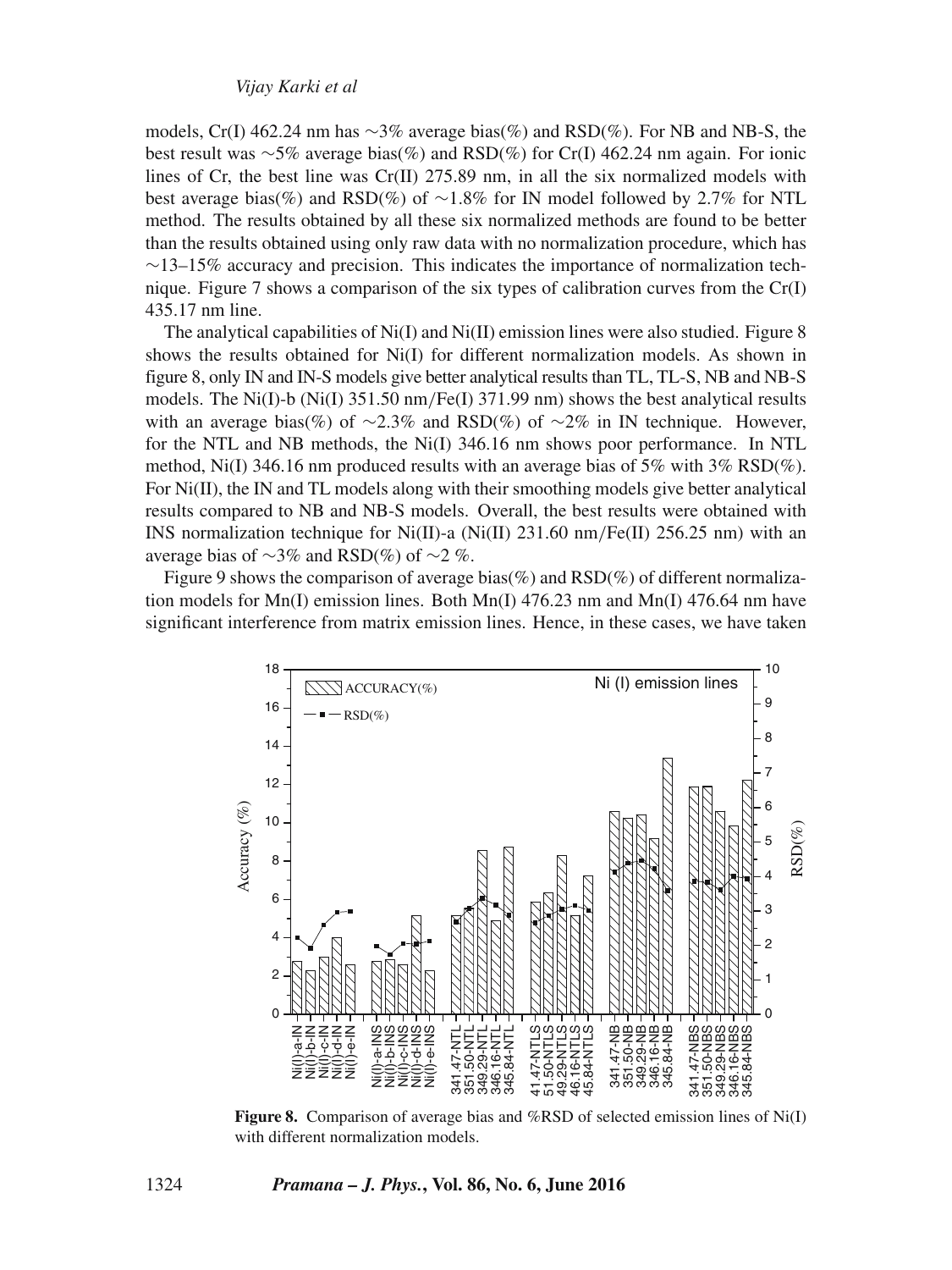

**Figure 9.** Comparison of average bias and %RSD of selected emission lines of Mn(I) with different normalization models.

half of the area of the peak (spectrally pure side) for analysis which has only three or four pixels. Due to this, the smoothing has arbitrary effect on analytical parameters, as the average of the points inside the peak is more affected by the neighbouring points outside the peak (interference peak). But in non-interference emission line  $Mn(I)$  478.34 nm, the smoothing is effective and shows good analytical results in all the models. The best analytical performance for atomic lines was exhibited by the Mn(I)-c (Mn(I) 478.34 nm/Fe(I) 440.47 nm) with an average bias(%) of  $\sim$ 2.5% and RSD(%) of  $\sim$ 3.5% under the INS normalization technique. In the case of ionic lines of Mn, all the emission lines employed were having significant interference. Hence, none of the normalization techniques was able to give promising results. The best results were obtained for  $Mn(II)$  293.44 nm line using NTLS technique having ∼3.8% bias. Similar to Cr, for Ni and Mn, the results obtained using normalized calibration curves are far superior to the results obtained using only raw data.

The results from Cr, Ni and Mn clearly show that the IN or INS method is the best technique among the six techniques considered in this study. The NTL or NTLS technique generates poor analytical values but can be considered as an alternative to IN method where the concentration of the reference element is unknown and variable.

#### **5. Conclusions**

Laser-induced breakdown spectroscopy (LIBS) was applied for elemental characterization of high alloy steel using six different normalization techniques with an objective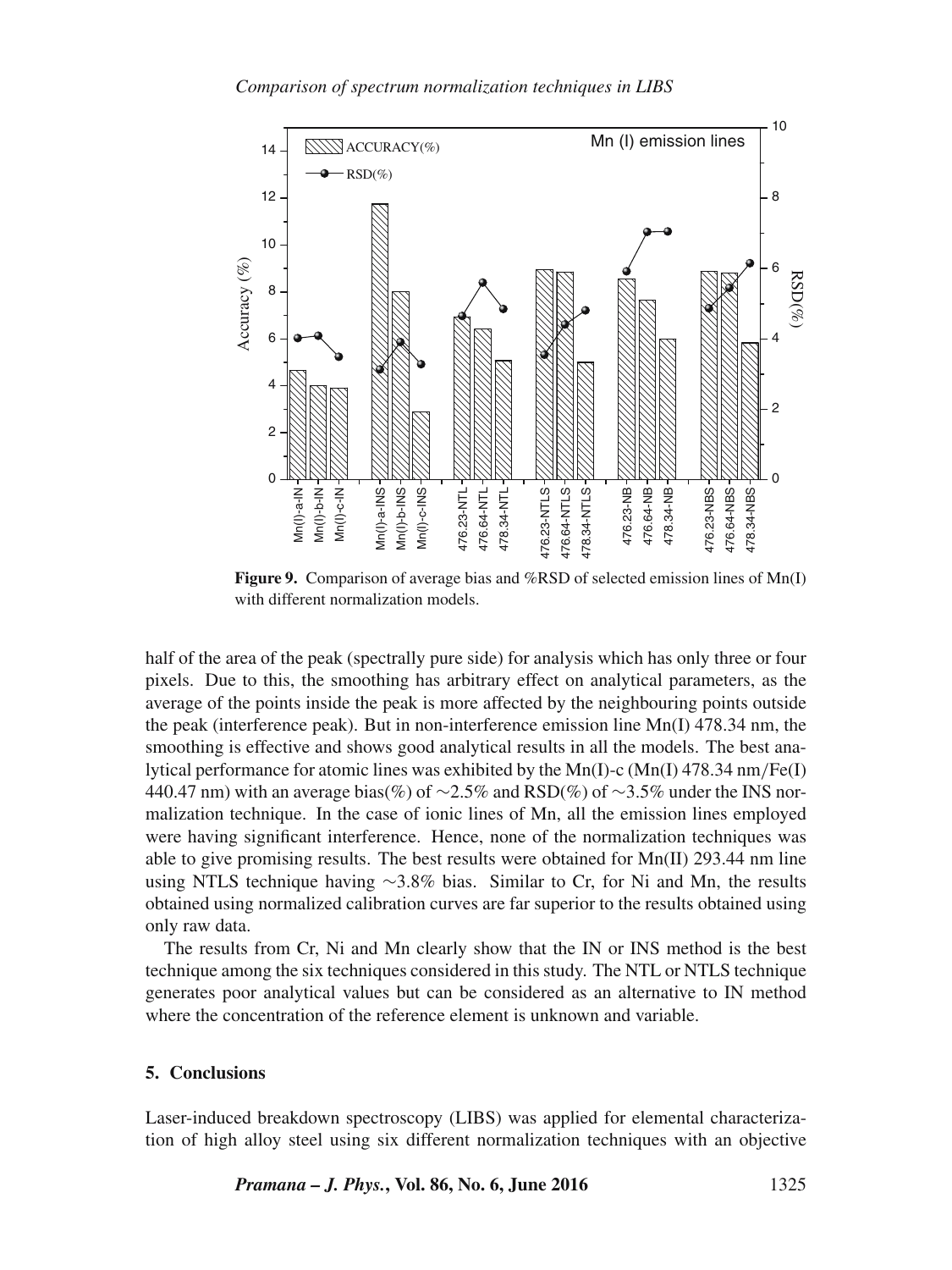to evaluate the analytical performance of these techniques. It was found that the accumulation of 60 shots per spectrum gives the best statistically relevant results. Under these optimized conditions, the comparisons of different normalization techniques for steel analysis demonstrates the superiority of IN technique over NTL and NB techniques irrespective of whether it is Cr, Ni or Mn analysis. The smoothing function was also found to produce better analytical results provided the emission lines under study have significant intensity and contain  $\geq 7$  pixels under the peak. For Cr, Ni and Mn, the best results were obtained with Cr(II) 275.89 nm (∼1.8% bias and RSD(%)), Ni(I) 351.50 nm  $(\sim 2\%$  bias and RSD(%)), Mn(I) 478.34 nm ( $\sim 3\%$  bias and RSD(%)) by using IN technique. The NTL technique is the second best technique but the analytical performance is good enough to be considered as a viable alternative technique in the absence of IN or where the IN method is not applicable, e.g., where the concentration of the major matrix is unknown. For NTL technique, the best results were obtained using Cr(II) 275.89 nm (∼3% bias and RSD(%)), Ni(II) 241.61 nm (∼3% bias and RSD(%)), Mn(I) 478.34 nm (∼5% bias and RSD(%)) emission lines for Cr, Ni and Mn, respectively.

#### **Acknowledgements**

The authors are thankful to Dr (Ms) D Alamelu, Head, Mass Spectrometry Section, Fuel Chemistry Division, BARC and Prof. K L Ramakumar, Director, Radiochemistry and Isotope Group, BARC for their constant support and encouragement in LIBS work.

#### **References**

- [1] H R Griem, *Plasma spectroscopy* (McGraw Hill, 1964)
- [2] A W Mizilolek, V Palleschi and I Schechter, *Laser-induced breakdown spectroscopy (LIBS): Fundamentals and applications* (Cambridge University Press, Cambridge, 2006)
- [3] D A Cremers and L J Radziemski, *Handbook of laser-induced breakdown spectroscopy* (John Wiley & Sons, New York, 2006)
- [4] P Diwakar, P Kulkarni and M E Birch, *Aerosol Sci. Technol.* **316**, 46 (2012)
- [5] L G Blevins, C R Shaddix, S M Sickafose and P M Walsh, *Appl. Opt.* **6107**, 42 (2003)
- [6] L Peter, V Sturm and R Noll, *Appl. Opt.* **6199**, 42 (2003)
- [7] A I Whitehouse, J Young, I M Botheroyd, S Lawson, C P Evans and J Wright, *Spectrochim. Acta B* **821**, 56 (2001)
- [8] S Palanco, J M Baena and J J Laserna, *Spectrochim. Acta B* **591**, 57 (2002)
- [9] G A Lithgow, A L Robinson and S G Buckley, *Atmos. En*v*iron.* **<sup>3319</sup>**, 38 (2004)
- [10] L J Radziemski and D A Cremers, *Laser-induced plasmas and applications* (Marcel Dekker, Inc, New York, 1989)
- [11] W E Ernst, D F Farson and D J Sames, *Appl. Spectrosc.* **306**, 50 (1996)
- [12] R Noll, H Bette, A Brysch, M Kraushaar, I Monch, L Peter and V Sturm, *Spectrochim. Acta B* **637**, 56 (2001)
- [13] A Kumar, F Yueh, J P Singh and S Burgess, *Appl. Opt.* **5399**, 43 (2004)
- [14] J Kaiser, K Novotný, M Z Martin, A Hrdlička, R Malina, M Hartl, V Adam and R Kizek, Surf. *Sci. Rep.* **233**, 67 (2012)
- [15] L St-Onge, E Kwong, M Sabsabi and E B Vadas, *Spectrochim. Acta B* **1131**, 57 (2002)
- [16] F Colao, R Fantoni, V Lazic and V Spizzichino, *Spectrochim. Acta B* **1219**, 57 (2002)
- [17] R S Harmon, R E Russo and R R Hark, *Spectrochim. Acta B* **11**, 87 (2012)